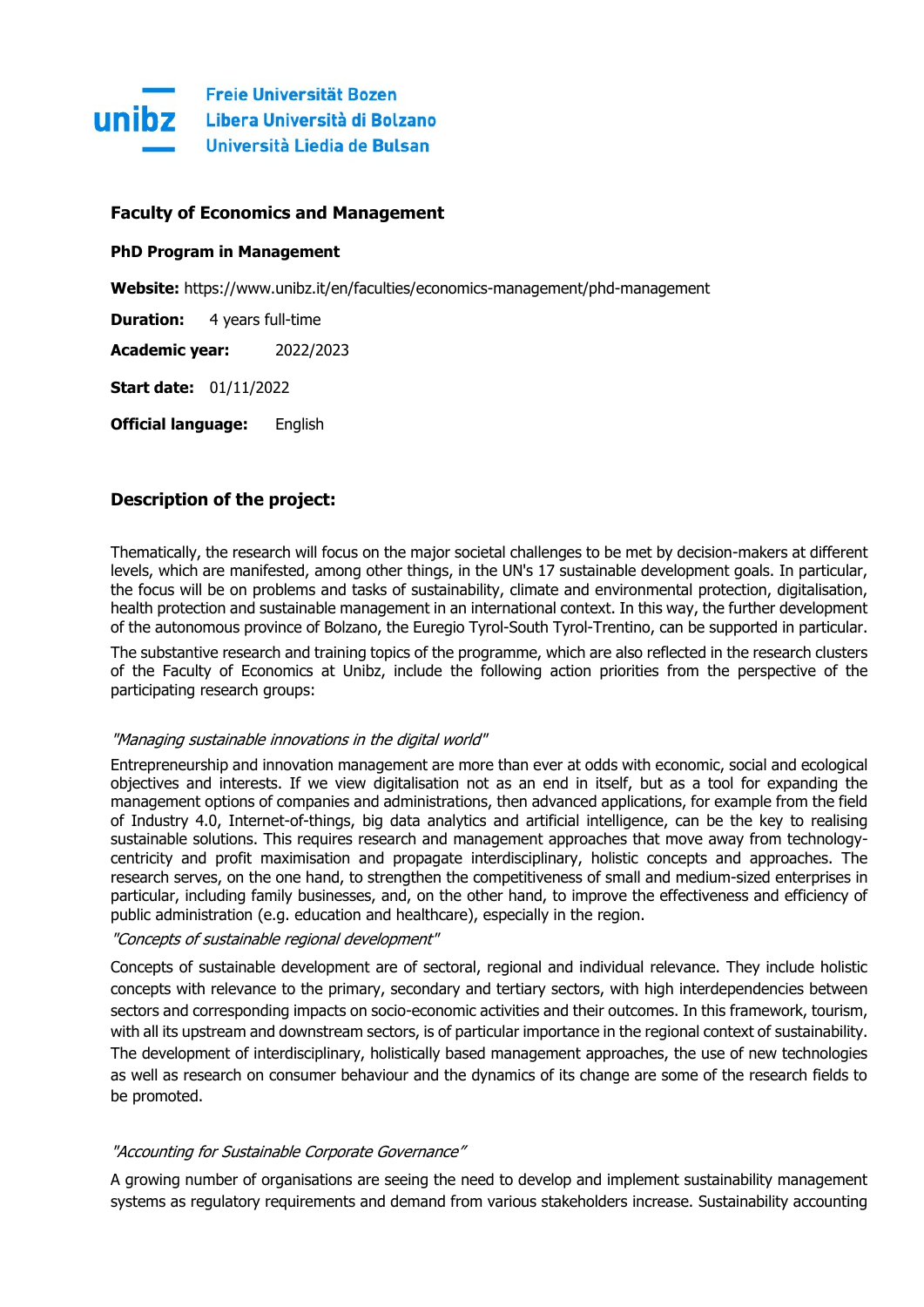is an emerging area of accounting that provides a framework for developing measures of environmental, social and governance (ESG) performance and assists managers in making strategic and operational decisions that affect ESG-related costs and risks, as well as reporting to external stakeholders.

# **Educational objectives**

The doctoral programme in Management with the research focus on 'Sustainability', 'Digitalisation', 'Entrepreneurship and Innovation' as well as 'Regional Economy and Nature' is mainly supported by the research clusters 'Entrepreneurship, Innovation and Management' and 'Tourism, Marketing and Regional Development' in cooperation with colleagues from other research clusters, especially Accounting and the research group 'Family Businesses'. The primary goal is to prepare doctoral students for a successful career in science and research, but also in leading positions in companies and public administration organisations as well as in international business consultancies and start-ups. The meta-competences required for this are specifically developed and promoted. The courses and seminars offered and to be attended are designed to enable a scientific output already during the doctoral studies (cumulative dissertation). A specific PhD in Management is particularly suitable to support the province as well as the Euregio zone with the necessary human capital against the background of the major challenges of the future.

The four-year doctoral programme in Management is an important component of the Free University of Bozen/Bolzano and the Faculty of Economics and Business Administration in order to attract talented graduates, especially in economics but also in related fields, from various regions and countries and to offer them a highquality education with subsequently good career opportunities in international organisations and specifically in Italy and South Tyrol in order to further advance the country. Due to the diversity of important, interdisciplinary issues, it is necessary to combine a structured theoretical and methodological basic education with a high degree of flexibility with regard to highly specialised teaching content.

In addition to attracting highly talented, well-trained professionals and researchers in the field of management and sustainability to South Tyrol and Italy, which is already a value in itself that should not be underestimated, the integration of the doctoral students in the business research clusters of the faculty also gives rise to expectations of concrete and transferable results for the region, public administration and the South Tyrolean and and Italian economy. Italian economy. Italian economy.

Graduates of the doctoral programme acquire a solid theoretical and methodological knowledge base which, combined with the simultaneous teaching of specialised knowledge and research concepts, enables them to produce internationally recognised research results (publications in high-ranking journals). Special attention is paid to the promotion of interdisciplinary research as well as practical relevance of research questions and the necessary ability to think outside traditional categories and to master different methodological approaches. This is particularly taken into account by the teaching programme as well as the interdisciplinary composition of the faculty.

## **Program structure:**

Over the course of the PhD program, students must earn **a total of 180 credits (CP)** as follows:

## **Seminar-like lectures at UniBz (mandatory) 35 CP**

Philosophy of Science (3 CP) \*

Basic Statistical and Econometrics Methods (6 CP) \*

Basic Economic and Management Theories (4 CP) \*

\* together with students of the PhD program in Economics and Finance

Career orientation and scholarly ethics (1 CP)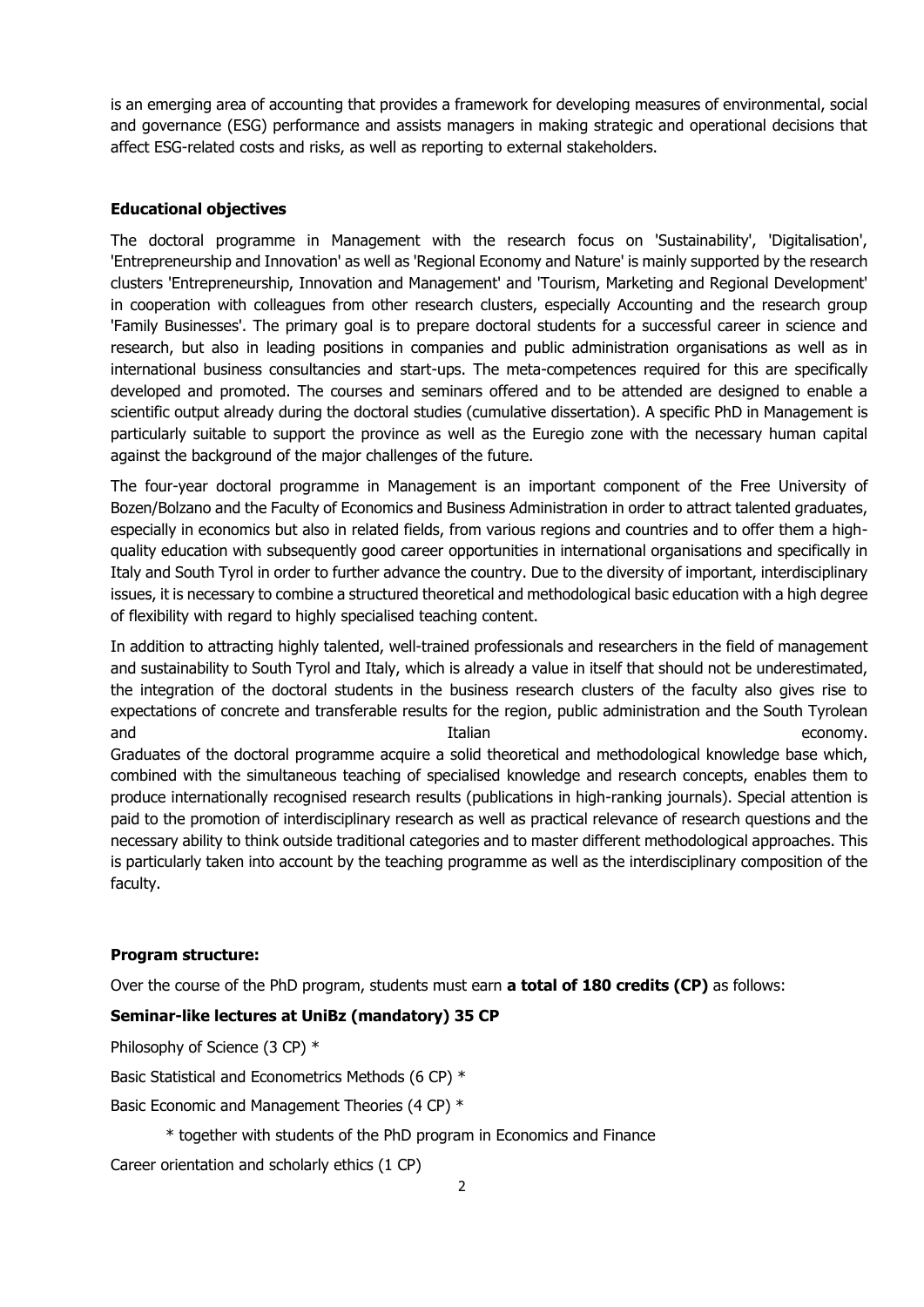Conducting systematic literature reviews (3 CP) Peer-review process in Management Research (3 CP) Quantitative methods for conducting rigorous and relevant management research (6 CP) Qualitative methods for conducting rigorous and relevant management research (3 CP) Sustainability and Digitalization in Management (6 CP)

# **Individual education according to agreement with the PhD Supervisors of the PHD Program in Management (20 CP)**

PhD supervisors determine the necessary or recommended individual continuing education modules (e.g., summer schools, methods seminars, supervised independent study) with the students and evaluate their success.

**Mandatory attendance of UniBz-internal Research Seminars (15 CP)**

#### **Conferences / Research Seminars (2nd, 3rd and 4th year) 40 CP**

Papers accepted for peer-reviewed international conference (10 CPs each, mandatory) Papers accepted for peer-reviewed national conference (5 CPs each, free choice) Participation in other seminars (2 CPs each, free choice)

PhD supervisors assist students in defining and selecting these types of activities with reference to the particular research objectives and questions and evaluate their success.

#### **Research Presentations (mand.) 50 CP**

Research Proposal (end of 1st year) (10 CP) Progress Report and Working Paper (end of 2nd year) (20 CP) Progress Report and Working Paper (end of 3rd year) (20 CP)

PhD supervisors will assist students in preparing for the annual review and submit an evaluation proposal to the PhD program committee (Collegio). The Collegio decides on the continuation of the research and the scholarship.

### **Study abroad (mand.) (2nd and/or 3rd year) 20 CP**

Completion of at least four months at an abroad research institution.

PhD supervisors consult and assist students in identifying and selecting possible visiting periods at research institution developmental for the future success and career of the student, evaluate their success and report to the Collegio.

Additional extracurricular training courses can, of course, be attended in consultation with and with the consent of the supervisors, for example at other universities with which UniBz has concluded corresponding agreements.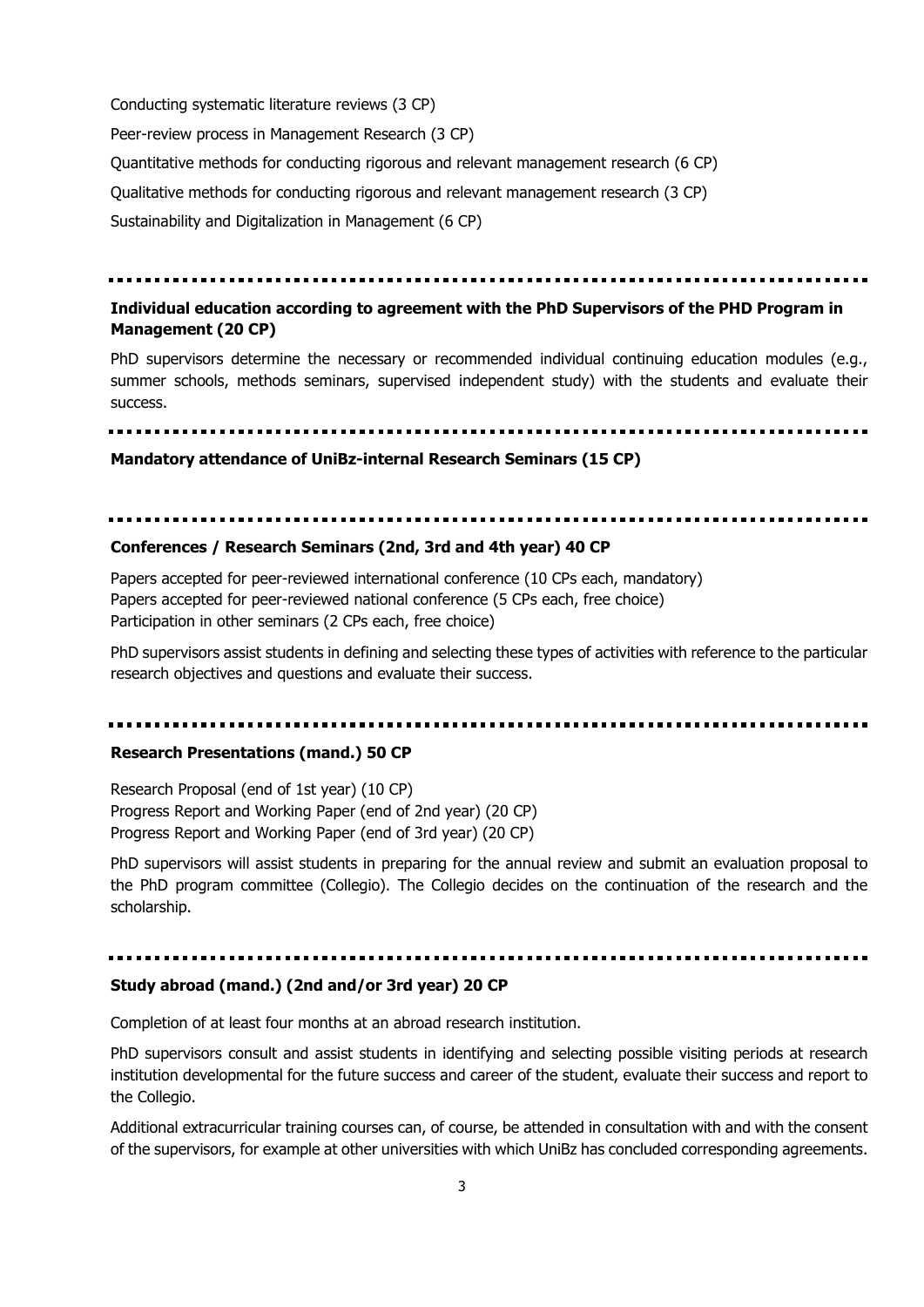# **Program timeline:**

# **1 st year**

The PhD student must propose a first and a second supervisor who will be officially assigned by the PhD program committee. One of the two supervisors needs to be a member of the Collegio. The doctoral candidate has a right of nomination; the decision is made by the Collegio.

The first year primarily serves to impart knowledge within the framework of general and specialized courses. Each doctoral student has a personal budget to attend for example specialized courses at other institutions. PhD students will be trained in writing scientific articles (e.g., literature review) from the beginning.

Admission to the second year is decided by the Collegio. In addition to a minimum number of credit points to be achieved in the basic courses (at least 25 out of 35 CPs), a research proposal (with research objective and questions; theoretical and empirical approach; project plan including scientific output) needs to be submitted. The research proposal will be evaluated by the first and second supervisor and presented to *Collegio* members. PhD students may be required to revise their proposal within a reasonable period of time (*'accepted with* revisions'). In the worst case, the proposal is rejected, and the student will not be admitted to the second year of study.

# **2 nd year**

During the second-year students will deepen their knowledge and skills with regard to methods and theories related to the comprehension of management issues and phenomena selected. It will be done in close collaboration with the supervisor and is frequently supported by attending specialized seminars, summer schools or courses at international research institutes and universities.

Since pursuing a successful academic career increasingly depends on communication, presentation and teaching skills, specialized courses, and voluntary supplementary tutorials, for example within the framework of the Studium Generale, can be part of the structured doctoral training.

In addition, PhD students will be enabled and supported to write scientific papers pin cooperation with other researchers and to succeed in competitions (especially international, peer-reviewed conferences and journals).

During the last months of the second academic year, PhD students must draft and submit a complete working paper, as well as an updated report on the progress of the research activities ('*progress report*'). The latter will state the activities carried out in the current year and update the research and publication plan for the next two years. The research output will be presented to the *Collegio* and other interested members of the faculty.

The mandatory components of the PhD program such as the study abroad, the attendance of missing or supplementary courses, the working paper and the progress report are evaluated by the *Collegio*. A positive evaluation is necessary for admission to the third year of study.

# **3 rd year**

In the course of the third year of study, PhD students are expected to intensify their research efforts both at the Free University of Bozen/Bolzano and during visits at international research institutes and to present results and studies to the research community.

With the support of the supervisors, the focus of the 3rd year of study is on the successful submission of research papers to peer-reviewed journals or working paper series.

Similar to previous years, candidates must document their research progress in a Progress Report. In addition, another professional article or substantially improved working paper must be submitted and presented to the Collegio and other interested members of the faculty.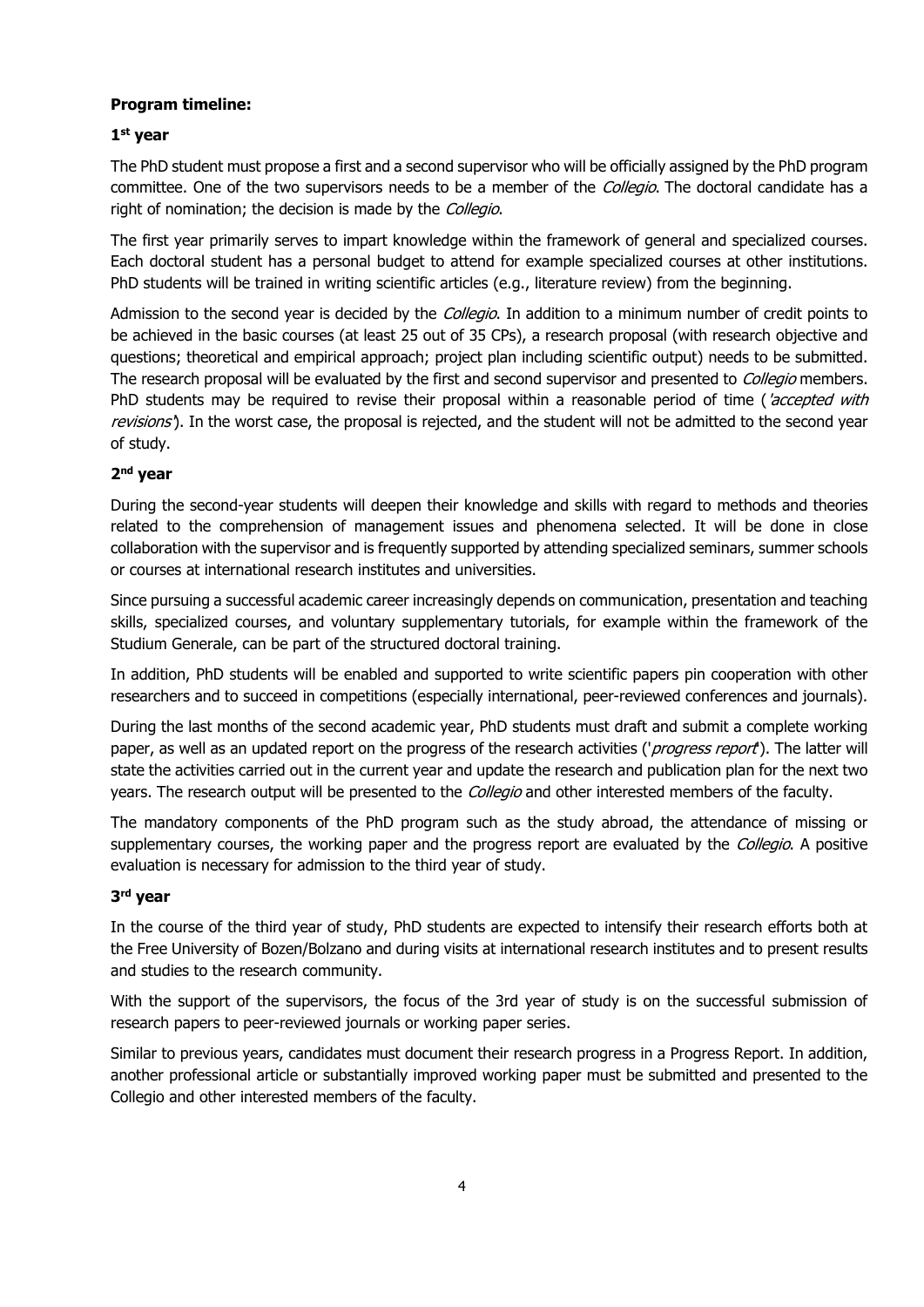The completion of all outstanding mandatory components of the PhD program except for those scheduled for the final year and the positive evaluation of the achieved research outputs and activities (e.g., accepted conference paper) on the part of the *Collegio* are again prerequisites for admission to the final year of study.

## **4 th year**

In the final year of the PhD program, the scientific articles intended for submission as a cumulative dissertation are to be revised ('rewrite and resubmit'), additional ones are to be written if necessary and the cumulative dissertation according to the aforementioned table of content has to be completed. To avoid misunderstandings, it is explicitly stated here that the preparation of at least three research papers is expected, i.e., independent, and distinct research papers that have either been successfully submitted to peer-reviewed journals in the respective scientific sectors or are at least, evaluated by the supervisors, worthy of publication. Candidates will receive clear instructions regarding their publication strategy from their supervisors and the Collegio.

In the case of multiple authorships, the PhD candidate must provide written evidence that her or his individual contribution recognized by the other authors exceeds 1.5 for three contributions ( $>$  = 50%).

Ideally at least one article will have been published or accepted for publication in a "ANVUR A journal" (www.anvur.it) by the time the dissertation is submitted.

It must be added, however, that achieving only this minimal goal will hardly be enough for candidates to obtain subsequent employment at a good research institution in the highly competitive academic labor market. On the part of the supervisors, the successful development of a so-called "job market paper" for the respective research area is to be encouraged. However, this also requires the willingness of the doctoral student to also undertake this special effort, which may be associated with increased risk.

# **PhD Teaching activities:**

In the following paragraphs an overview is provided regarding the mandatory courses of the PhD program (for details refer to syllabi):

## Career orientation and scholarly ethics (1 CP)

On the one hand, the introductory lecture presents especially scholarly career options and paths and criteria which will be applied by employers. Due to the increasing competition among scholars, but also due to the increased transparency, several cases of unethical behavior, also by social scientists, have been highlighted recently. The introductory course sheds light on the problem and offers orientation with regard to different forms of possibly unethical behavior of scientists and researchers.

## **Brief description of the courses used by both programs (13 CP):**

## Philosophy of Science (3 CP)

Following a consideration on the incentives to do "bad science" in the system of academic publishing, the module introduces to a fundamental reflection on scientific explanatory models and, more generally, on hypothetical thinking. Based on a discussion of the main positions of contemporary theory of science, the following questions will be asked with respect to economic theory: What is a hypothesis or basic assumption? What is an operative concept? What is the scope and what are the implications of a scientific definition? To what kind of hazard is model building exposed? The discussion of these questions aims, not least, at raising the awareness of the scientist's responsibility in society.

## Basic Statistical and Econometrics Methods (6 CP)

The course starts with a focus on concepts and methods of data collection and management. Building on this, the main part of the course is devoted on data analysis. In this context, an overview of relevant methods,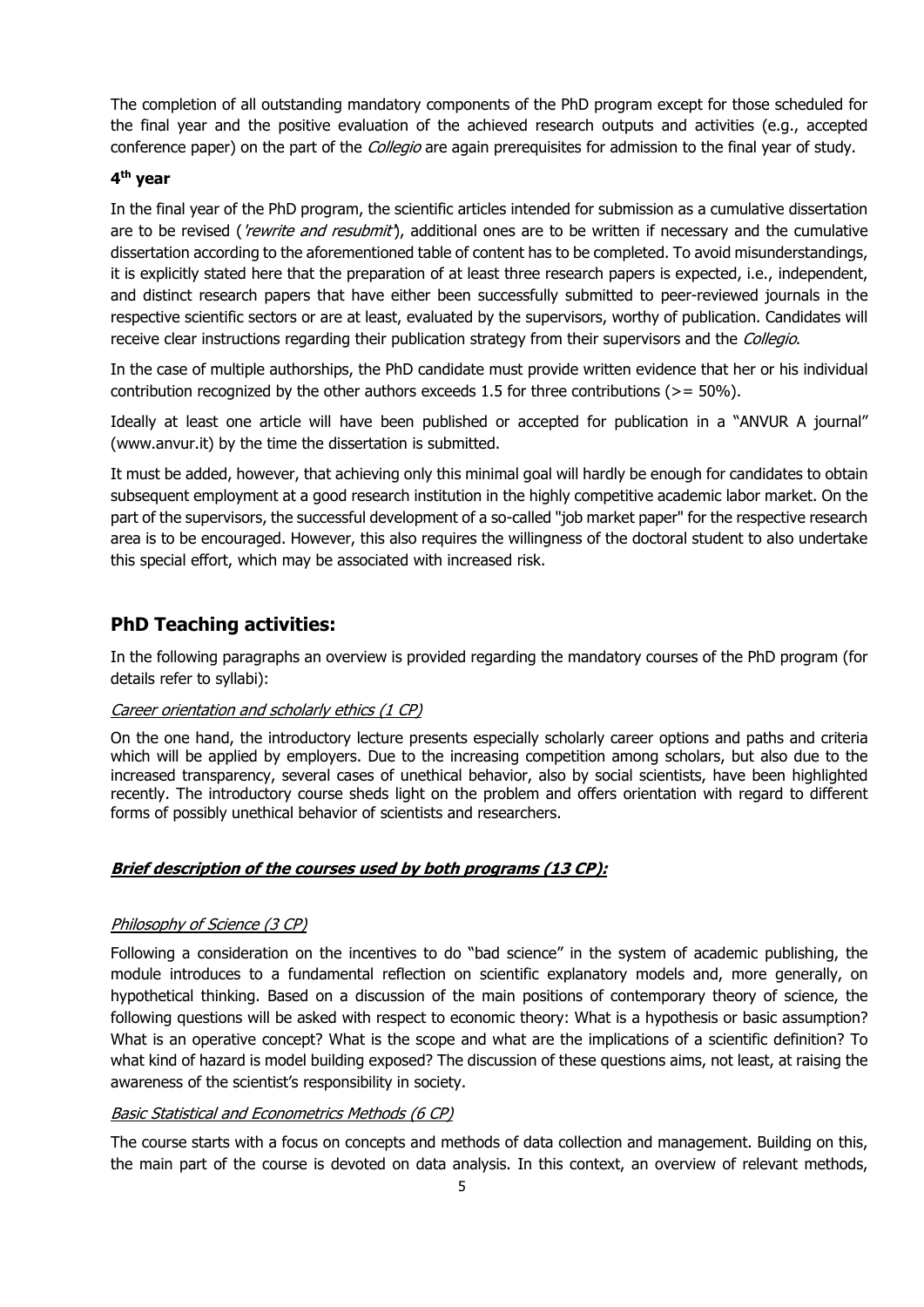especially linear regression and panel data models applying important software programs (e.g., STATA and R) is given. The course emphasizes an application orientation by using examples from economics and management.

## Basic Economic and Management Theories (4 CP)

In many economics' journals, successful applications require applying theories to describe the object of research and to derive propositions and hypotheses, as well as developing or at least testing these theories in one's own studies. General economic theories such as agency theory, transaction cost theory or property rights theory are also frequently applied in the field of management, as are more behavior-based theories such as the theory of planned behavior or theories of behavioral decision-making in economics. Therefore, an overview is offered for both doctoral programs.

### **UniBz-internal teaching activities of the PhD in Management (21 CP)**

### Conducting systematic literature reviews (3 CP)

This course does not focus on extending skills and abilities of literature searches with the help of various tools and databases in the management field (see specific offers by the UniBz library), but rather on the contentrelated and methodological requirements of systematic literature reviews, which have recently received increasing recognition and offer a possibility for publishing the results of the initial phase of doctoral studies.

### Peer-review processes in Management Research (3 CP)

In order to increase the probability of being successful in submitting scientific studies to peer-reviewed national and international conferences and journals that play an important role wrt scholarly careers as well as wrt completion of the PhD in Management, it is necessary to fundamentally understand the review process and its mechanisms. At the same time, we want to expand and strengthen the international research network of UniBz and especially of management research by commissioning external colleagues which are editors or review board members of top management journals (FT 50 or "A" according to international standards).

### Quantitative methods for conducting rigorous and relevant management research (6 CP)

The mastery of quantitative survey and evaluation methods has become the most important success factors in the management sciences with regard to submitting research studies to renowned peer-reviewed journals. This course reflects requirements, methods and procedures predominantly used in field of management research. Building on the basic statistics and econometrics course, the necessary knowledge is to be imparted by means of applying cases (e.g., survey design, item qualification, modeling, evaluation). Ideally, the cases used are related to the research goals of the participating students. If possible, PhD students and their supervisors should be supported in the selection of individual training components regarding specific methods.

### Qualitative methods for conducting rigorous and relevant management research (3 CP)

Of great importance for successful completion of the PhD program in Management is the mastery of advanced qualitative research methods. In this course, basic knowledge of qualitative research methods specifically in the field of social sciences, is taught. In order to gain scientific knowledge, qualitative methods are necessary in addition to quantitative ones. As to avoid purely subjective or arbitrary results, rigid procedures of qualitative social research have been developed. Based on the theory of qualitative thinking, general approaches and distinct methods of qualitative analysis (e.g., interviews, group discussions) as well as their evaluation and presentation in scientific papers are presented and discussed. If possible, PhD students and their supervisors should be supported in the selection of individual training components regarding specific methods.

# Sustainability and Digitalization in Management (6 CP)

Sustainability and digitalization as essential and entwined mega-trends form the core content of the PhD program in Management. For this reason, this lecture series –ideally supported by the internal members of the Collegio and supplemented by guest lectures from international scientists, experts, politicians and executives of private companies and public administration organizations– will highlight current problems, trends, and research results from different perspectives.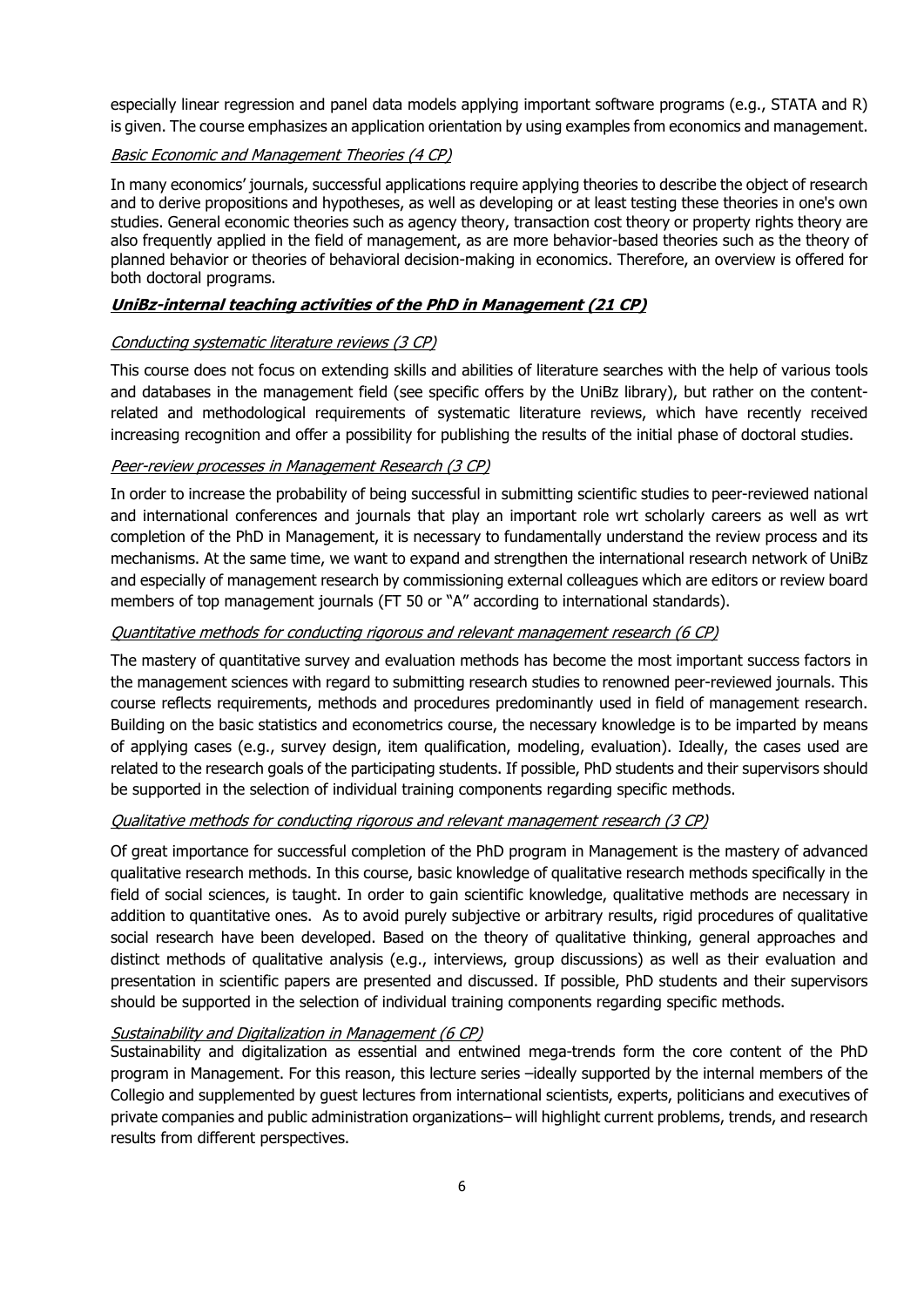# **Individual education according to agreement with the PhD Supervisors of the PHD Program in Management (20 CP)**

# Individualized learning modules (20 CP)

The dilemma of an increasing specialization of management research in combination with the broad research directions of the participating UniBz scholars and limited teaching resources can only be solved if the highly specialized knowledge for the individual PhD candidate (e.g., regarding Sustainable Accounting, Emission Trading Systems, Virtual Teams, Industry 4.0, Artificial Intelligence, Virtual Reality) is provided in a flexible and individualized form. Supervisors are responsible for selecting appropriate content and knowledge transfer methods (e.g., online courses, summer schools, reading assignments) in close consultation with their PhD candidates.

It is explicitly stated here that the usual activities for research and doctoral studies, such as conference visits, presentations, etc., are not to be included, nor are UniBz-internal or external research seminars or the mandatory stay 'abroad'.

As a rule, the general and individualized parts of the teaching program are to be completed in the first two years of the PhD program.

# **Mandatory attendance of UniBz-internal Research Seminars (15 CP)**

## UniBz-internal Research Seminars (15 CP)

UniBz, and especially the Faculty of Economics and Management, fosters exchange with the international research community by inviting students to various research seminar series. Active attendance of at least 10 research seminars per academic year (excluding the 4th academic year) is obligatory and is used as a decision criterion –among others– in the evaluation of the research progress and admission to the respective following academic year. Active participation includes participation in the organization of the event and support of the guest speakers, the preparation of a summary of the lecture, preparing questions and an appropriate dissemination of the lecture (media, especially internet). Under these conditions, research seminars of the PhD program in Economics and Finance or those at cooperating universities can also be chosen.

# **Supervision concept and research orientation:**

The Faculty of Economics and Management has an international orientation and offers a wide range of research opportunities in relevant management fields within the framework of the three special research areas mentioned above and the faculty's research clusters. Exemplary research topics are regularly updated and published.

Collaboration on internal and external research projects is encouraged. It should be noted that topics outside of these subject areas can only be supervised in exceptional circumstances.

PhD students in the PhD program in Management can work with and learn from leading researchers in these research fields from the outset. At the same time, they may take advantage of the more economic and methodologically quantitative teaching and research offered by the sister PhD in Economics and Finance. This enables PhD students to acquire the necessary knowledge that enables them to conduct independent research, publish and also teach –albeit to a lesser extent during the doctoral program– integrated in international teams. This ensures a high quality of research output and the successful completion of the doctoral program and also improves subsequent career opportunities.

For this reason, too, the number of PhD candidates to be supervised by members of the Faculty and Collegio is limited, i.e., once the maximum limit adopted by the program committee has been reached, a supervisor can no longer supervise any new candidates (explicitly taking into account supervisor roles in other doctoral studies).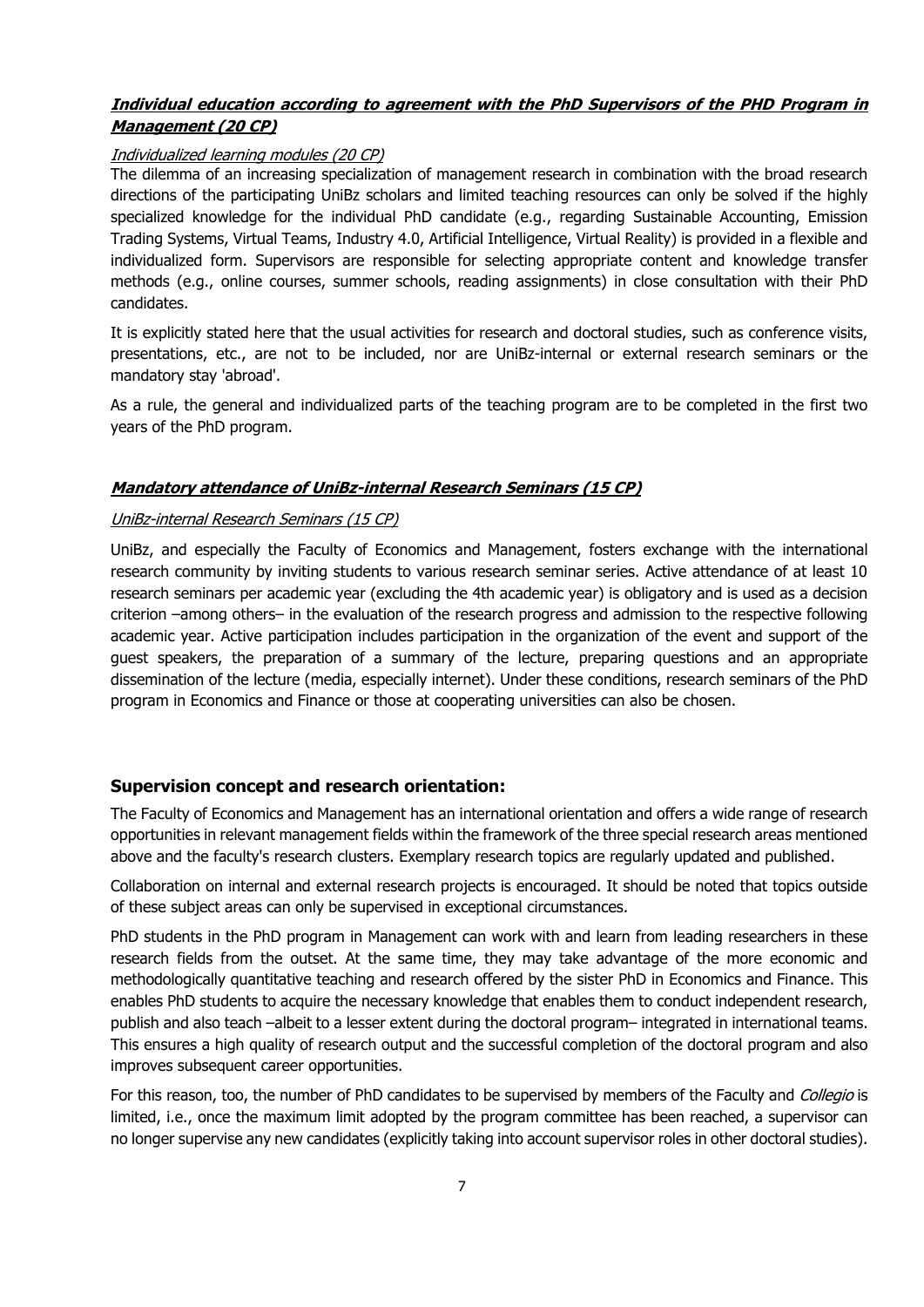It is therefore essential that applicants find out at an early stage and before a possible application whether the preferred supervisor is available.

In addition to attracting highly talented, well-trained professionals and researchers in the field of management and sustainability to South Tyrol and Italy, which is already a value in itself that should not be underestimated, the integration of doctoral students in the business research clusters of the Faculty also gives rise to expectations of concrete and transferable results for the region, public administration and the South Tyrolean economy.

Graduates of the PhD program in Management acquire a solid theoretical and methodological knowledge toolkit which, combined with the simultaneous teaching of specialized knowledge and research concepts, enables them to produce internationally recognized research results (publications in high-ranking journals). Special attention is paid to encouraging interdisciplinary research, to addressing research questions with real-world relevance and to developing the necessary ability to think outside traditional categories and to master different methodological approaches. This is particularly taken into account by the teaching program as well as the interdisciplinary composition of the PhD program committee, the Collegio.

### **Research orientation of the Faculty of Economics and Management:**

Research at the Faculty of Economics and Management can be characterized as international, interdisciplinary, and with methodological rigor.

Faculty members have strong networks in their specific research area of the scientific community, which allows for engaging PhD students in multiple ways with the academic community.

Additionally, the PhD program committee includes five external members from international institutions, who have numerous publications in renowned scientific journals, an extensive scientific network and experience, from which doctoral students can benefit on request.

Interdisciplinary research is encouraged in various ways. We expect PhD candidates to be open-minded. The Free University of Bozen-Bolzano, located in the Euroregion Tyrol-South Tyrol-Trentino, offers specific opportunities for interdisciplinary research.

The foundation of producing relevant research is competence and rigor with regard to theoretical and methodological approaches and techniques. PhD students are educated in advanced quantitative and qualitative research methods. In addition, they will learn the main economic and management theories, which will be further developed and applied by PhD-students during their research activities.

# **Benefits of the PhD program for external stakeholders:**

The PhD course has the potential to attract high quality lecturers and researchers to South Tyrol and Italy, which gives the program added value. Thanks to the involvement of doctoral students in the Faculty's research macro-areas, concrete results are expected that can be transferred to the regional level, the public administration and the South Tyrolean economy.

## **Admission procedure and requirements:**

Candidates who are about to complete their studies but do not yet hold a Master's degree (120 ECTS ) or an equivalent foreign title can be provisionally admitted to the selection process. However, they must match the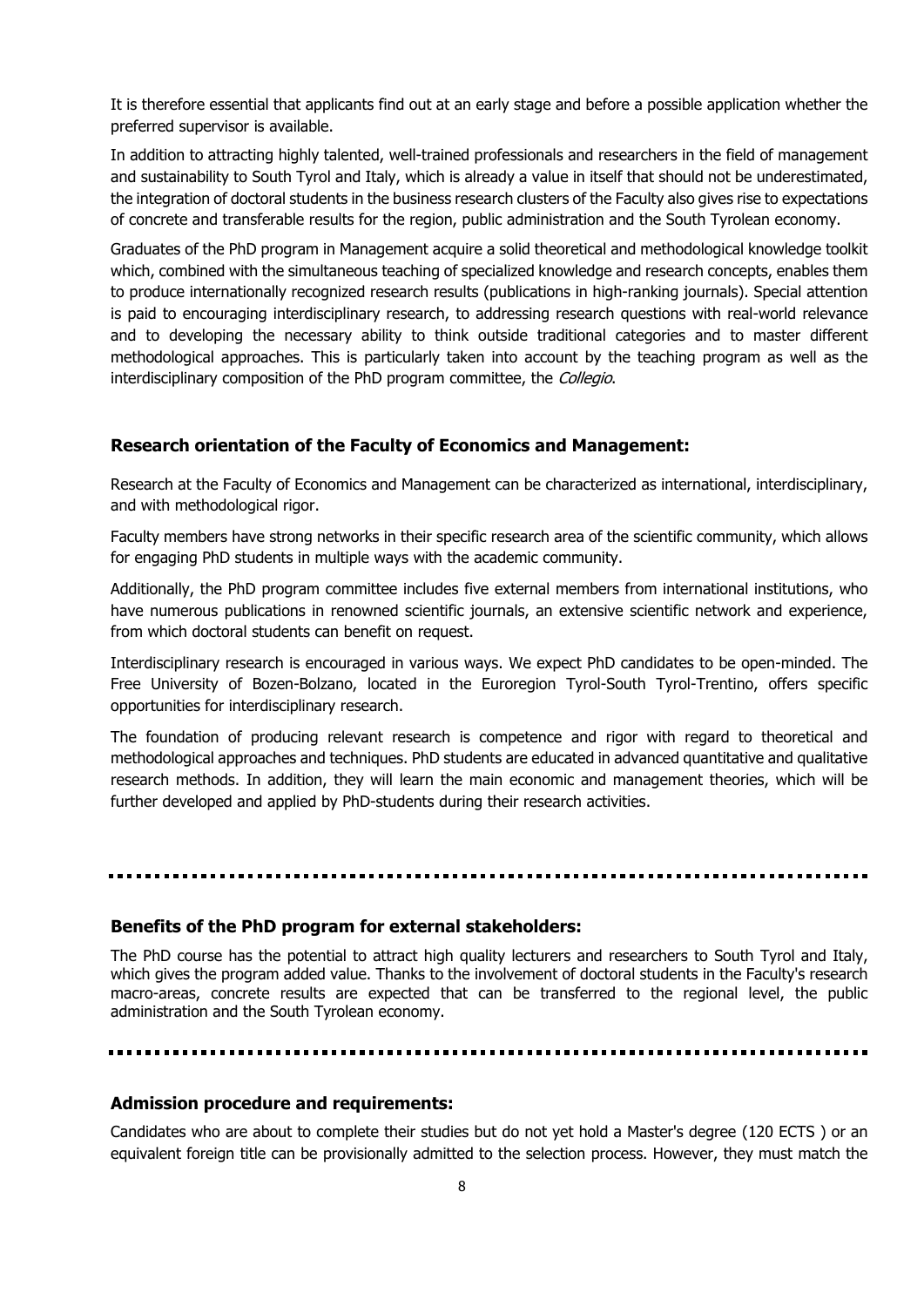formal admission requirements by means of a current and certified grade sheet of their university and obtain the required titles (including the required grade point average) within the  $31<sup>st</sup>$  October of the year in which the admission process takes place. If this is clearly impossible, the candidate will be excluded from the admission process.

The selection committee may establish evaluation sub-criteria until the expiry date of the call. However, these sub-criteria must be submitted before the central PhD Office provides the selection committee with the list of candidates admitted to the selection procedure.

The selection relies on the evaluation of qualifications and exams.

The selection committee can assign up to a maximum of 100 points.

The selection is open to candidates who meet the following requirements:

a) Master's degree in the indicated degree classes (LM-18, LM-31, LM-47, LM-49, LM-50, LM-51, LM52, LM-55, LM-59, LM-63, LM-66, LM-69, LM-75, LM-76, LM-77, LM-91, LMG-01) or equivalent qualification with a final mark of at least 92/110 in the Italian grading system. For the conversion of foreign grades, the selection committee will adopt the following formula:

Voto = V-Vmin  $*$  (lmax-lmin) + lmin Vmax - Vmin

 $V=$  grade to be converted

Vmin= minimum passing grade at the foreign university

Vmax= highest final grade at the foreign university

lmin= minimum passing grade at italian universities: 66/110

lmax= highest final grade at italian universities: 110/110

In the case of candidates not yet in possession of the master's degree a grade point average of at least 25/30 on the Italian scale is required for the examinations taken as part of the master's degree or equivalent qualification.

Applicants who have only a satisfactory degree (<92/110) but have published a scientific article in a reputable journal (sir  $> 1.0$ ) in the last four years or who have a proven record of being in the review process of such a journal may be admitted to the selection process if the selection committee approves it unanimously.

b) Necessary language skills:

Applicants whose mother tongue is not English must document their language skills by presenting a language certificate (minimum level C1), such as TOEFL, IELTS or the First Certificate in English (grade "A") - recognized by the Language Centre of the Free University of Bozen/Bolzano [\(https://www.unibz.it/en/services/language-centre/study-in-three-languages/\)](https://www.unibz.it/en/services/language-centre/study-in-three-languages/). Knowledge of English may also be demonstrated by qualifications (secondary school/bachelor/master) related to a program held entirely in English. In this case, Italian and EU candidates must declare this on the pre-enrolment portal. Non-EU citizens must upload a copy of their diploma and any additional documentation indicating the language of instruction related to the foreign qualification. Candidates demonstrate their language proficiency in the application portal (in the section "upload language certificates" and/or "enroll for language exams") after they have created an application in the section "create/manage applications".

Applicants must enclose the following documents with their application, otherwise they will be excluded from the evaluation and selection process:

a) **Master degree certificate/exam transcript** with grade point average: in the case of a master's degree awarded at an Italian university, certificates **need to** be replaced by a self-declaration or diploma supplement.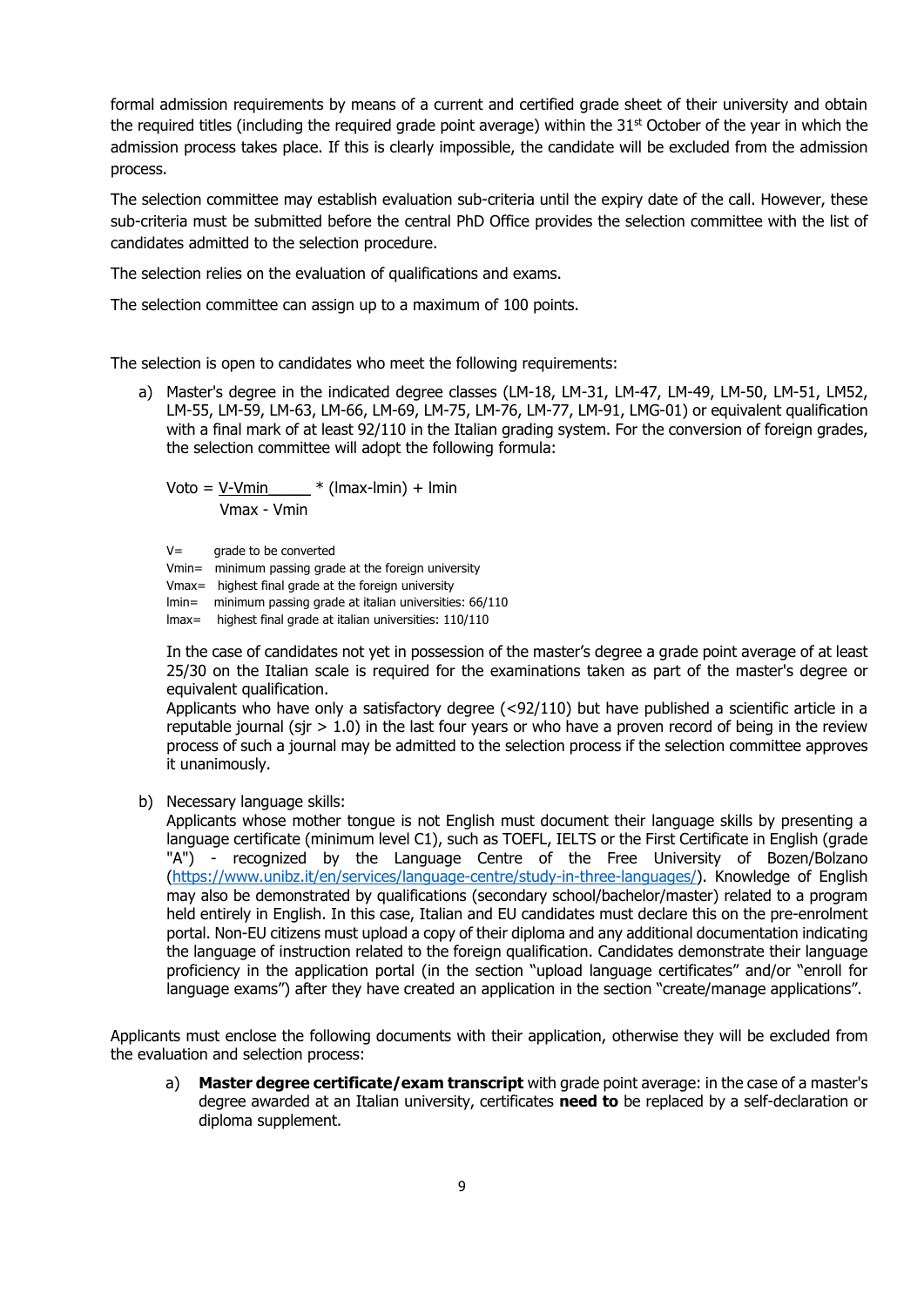- b) **Language certificate** for English: if certificates were issued by Italian public institutions, a selfdeclaration must be uploaded in the portal. If certificates were issued by foreign public institutions, a scanned copy of the original certificate must be uploaded in the portal.
- c) **Curriculum vitae**
- d) Two recent **letters of reference** from current or former professors, supervisors of theses or coauthors of articles published in peer-reviewed management journals, which have been specifically prepared for the application to this PhD-program.
- e) A **research statement in English** (pdf-format, **max. 1,200 words** plus bibliography, tables, graphs, if applicable), which is scientifically rigorous and highlights the applicant's particular research interest and possible research questions as well as conceptual and methodological approaches. The research interests expressed in the research statement must be related to the research priorities of the faculty and take into account the availability of supervisors in the proposed research area. A simultaneous application in the parallel PhD program in Economics and Finance certainly does not indicate a specific research interest. Should the formal criteria, especially the volume limit, not be respected, the applicant will be excluded from the procedure.
- f) payment of the **registration fee for the selection procedure.**

All documents must be submitted in English (including copies of official certificates if they are in languages other than English, German or Italian), otherwise the applicant will be excluded from the evaluation and selection process without further consultation.

# **Other documents/qualifications (recommended, if applicable)**

Publication list if relevant; preferably with respective links to the full-text. Certificates of special courses or awards and special achievements of relevance with regard to the PhD program.

# **SELECTION PROCEDURE**

The selection procedure takes place in two stages:

# **Stage 1: Evaluation of the candidates' scientific qualification and suitability on the basis of written documents (qualifications) (max. 70 points).**

The selection committee examines and evaluates the following elements:

- a) The **Master's final grade** or the grade point average of examinations taken in the Master program (in the case of candidates not yet in possession of the master's degree) is classified in the range from 3 to 5 points and multiplied by the quality of the university(s) or faculty/business school(s) (using recognized international ranking systems) issuing the diplomas (max. 4 points; total max. 20 points).
- b) **Content proximity/affinity of previous education** and qualifications to the subject content of the PhD-program in Management, i.e., scientific proximity (total max. 25 points).
- c) **Quantity and quality of scientific publications and/or research-related work experience** (only those that match the subject content of the PhD-program in Management will be considered), if this represents added value for the PhD program and the targeted research area (total max. 2.5 points).
- d) **Comprehensive evaluation of the curriculum vitae and letters of recommendation**. If the candidate has a very good GMAT or GRE test (not older than five years) it will be credited here (total max. 7.5 points).

Candidates who do not reach a threshold of **35 points** (out of 55 points) regarding the evaluation of criteria a) to d) are **declared ineligible** at this stage and their research statement is not evaluated.

e) **Evaluation of the research statement** by designated or potential supervisors and/or other experts in the research field (max. 15 points)

Candidates who reach **at least 45 out of max. 70 points** in the assessment of criteria a) to e), including **at least 10 points for the assessment of the research statement** under e), will be admitted and invited to the personal interview.

## **Stage 2: Personal interview (max 30 points)**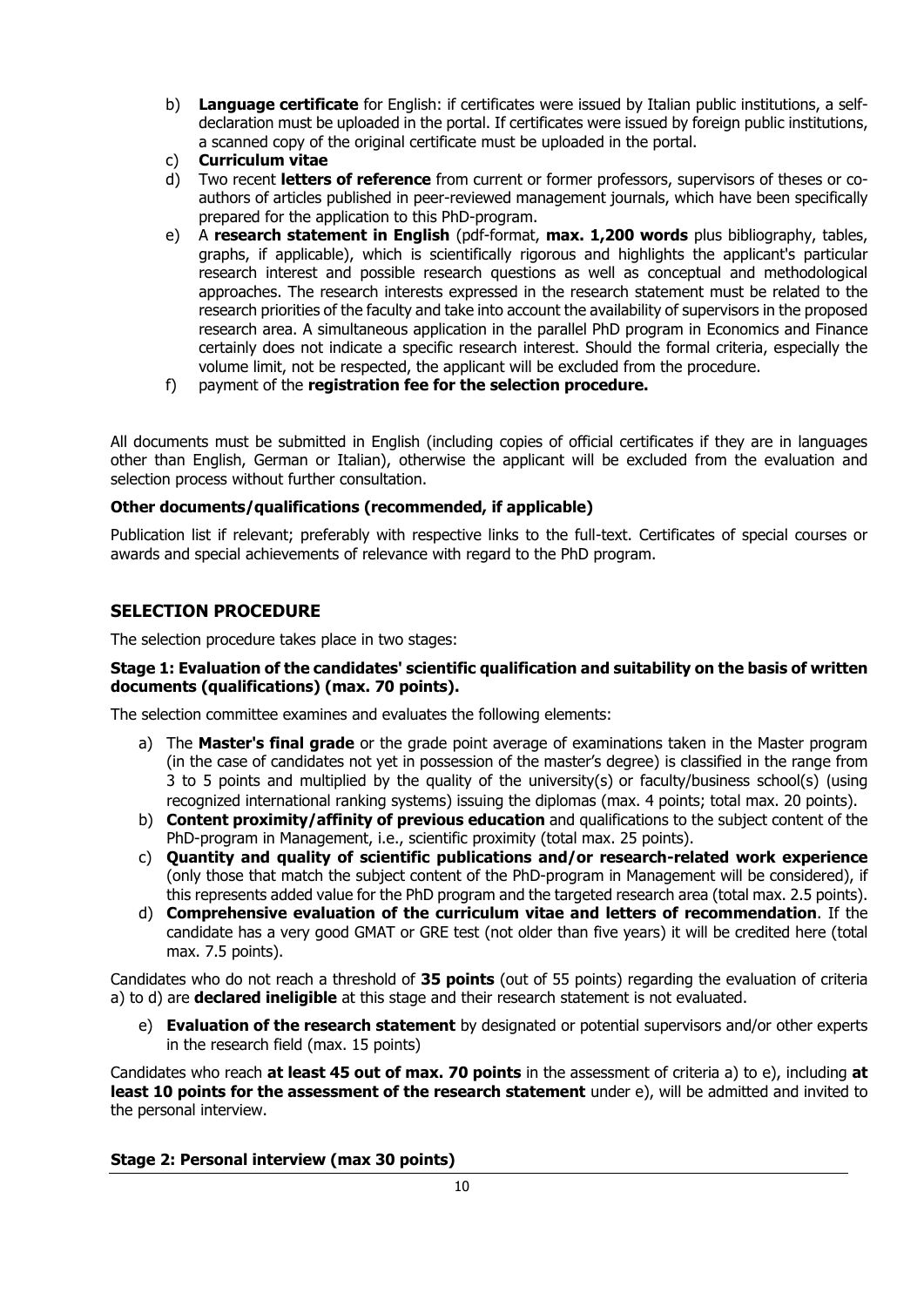The further assessment of applicants' qualifications and their aptitude as researcher is based on an interview (oral examination) (max 30 points).

During the interview, the selection committee will assess the following elements in particular:

- The applicant's preparation, education and specific suitability for academic research in the field of Management at the Faculty of Economics and Management.
- The ability of the candidate to present his/her research interest and ambition and corresponding competencies and skills in a convincing manner in English.

# **Results**

Applicants are considered suitable if they score at least 20 out of max. 30 points for the interview (oral examination) and a total of 65 out of max. 100 points.

Based on the evaluation procedure described above, the selection committee will rank candidates eligible for admission to the PhD program and the scholarships according to the number of points they have achieved.

In the case of equal ranking, the younger candidate (age) has priority.

The ranking of the winners will be published on the digital notice board and on the website of the Free University of Bozen-Bolzano **within August 5 th , 2022.**

## **Selection committee**

The selection committee consists of the following members:

Prof. Michael Nippa (Head), Prof. Marjaana Gunkel, Prof. Linda Osti, Prof. Paolo Perego, Prof. Günter Schamel, Prof. Serena Volo.

Substitute member: Prof. Ivo De Gennaro

For the applications received, which relate specifically to the scholarship / position financed by Raiffeisenverband Südtirol – Raiffeisen Mutualitätsfonds AG (RMF), Dr. Peter Agstner and Dr. Maddalena Bonamini are included as additional members with an advisory vote.

## **Examination/interview dates:**

| <b>Description</b>                                                                  | <b>Date</b>                                   | 'Location'                                                                                                |
|-------------------------------------------------------------------------------------|-----------------------------------------------|-----------------------------------------------------------------------------------------------------------|
| Interviews preferably in person<br>and only in justified individual<br>cases online | $18th$ or $19th$ July 2022<br>(no exceptions) | Room E 410, Piazza<br>Università/Universitätsplatz 1,<br>39100 Bolzano/Bozen or Microsoft<br><b>TEAMS</b> |

## **Intake and grants:**

| Intake with grants from the University: | 4 |
|-----------------------------------------|---|
| Intake with other grants                |   |
| Intake with no grant:                   |   |
| Maximum intake overall                  | 6 |

\* Scholarship with fixed topic: